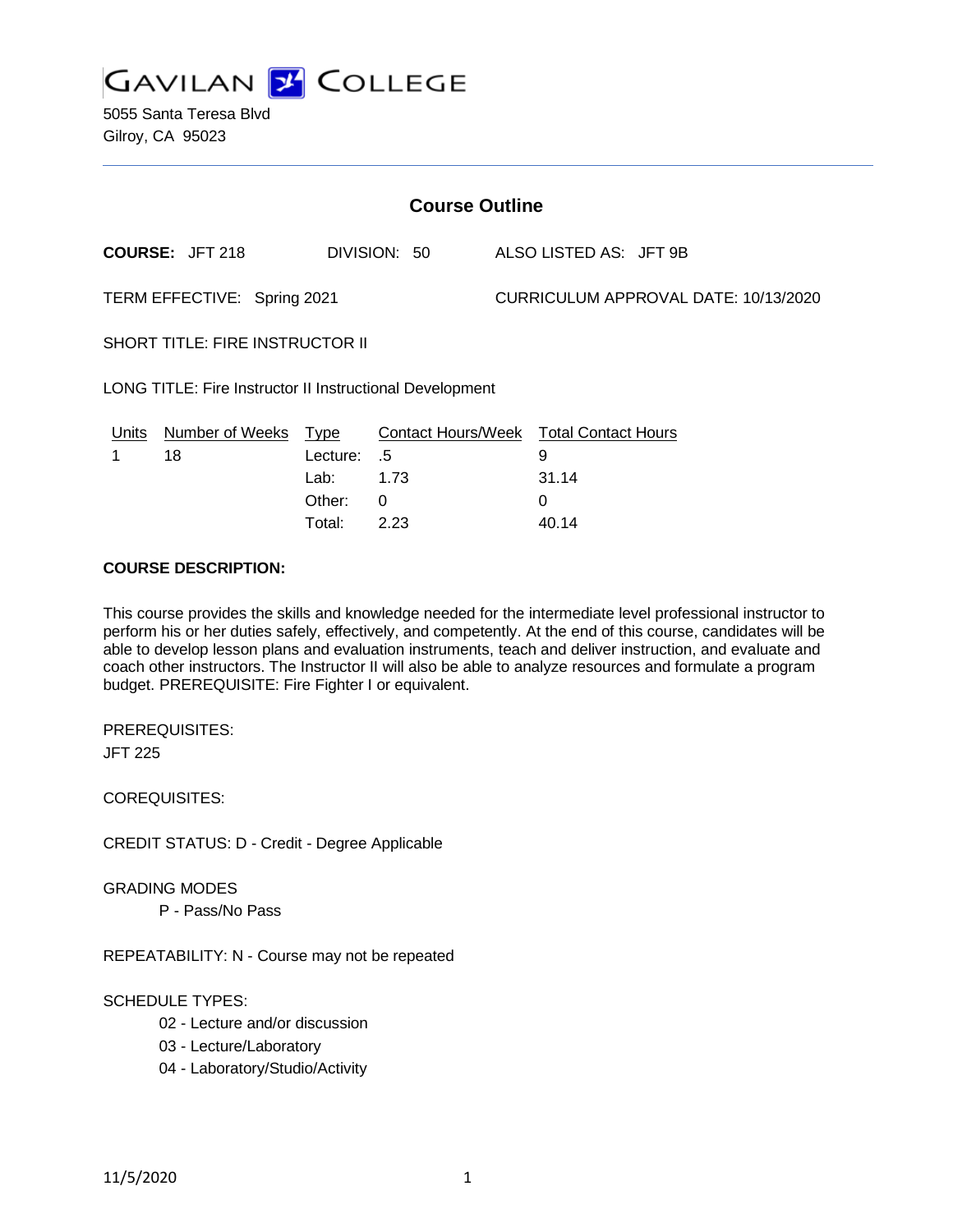## **STUDENT LEARNING OUTCOMES:**

By the end of this course, a student should:

1. Demonstrate the ability to create a lesson plan that addresses JPRs or learning objectives for the topic given and includes learning objectives, a lesson outline, course materials, instructional aids, and an evaluation plan. Lesson plans will be evaluated and students must receive a score of 80% or higher.

2. Demonstrate the ability, given a training scenario, with increased hazard exposure, to supervise other instructors and students during training to ensure that all participants follow applicable safety standards and practices and meet instructional goals.

3. Develop student evaluation instruments that determine whether the student has achieved the learning objectives; evaluate relevant performance in and objective, reliable, and verifiable manner; and are bias free to any audience or group.

## **CONTENT, STUDENT PERFORMANCE OBJECTIVES, OUT-OF-CLASS ASSIGNMENTS**

Curriculum Approval Date: 10/13/2020

## LECTURE CONTENT:

- I. Introduction (2 hours)
- A. Orientation and Administration
- 1. Facility requirements
- 2. Classroom requirements
- 3. Course Syllabus
- B. Instructor II Certification Process
- 1. Levels of certification
- 2. Courses required for Instructor II
- 3. Other requirements
- 4. Certification task book process
- 5. Certification testing process
- C. Definitions of Duty
- 1. Program management
- 2. Instructional development
- 3. Instructional delivery
- 4. Evaluation and testing
- II. Instructional Development (14 hours)
- A. Creating Lesson Plans
- 1. Elements of a lesson plan
- 2. Components of learning objectives
- 3. Methods and techniques of instruction
- 4. Principles of adult learning
- 5. Techniques for eliminating bias in instructional materials
- 6. Types and application of instructional media
- 7. Select evaluation techniques
- 8. Sources of references and materials
- 9. Basic research
- 10. JPRs used to develop enabling learning objectives
- 11. Assessing student needs
- 12. Developing instructional media
- 13. Outlining techniques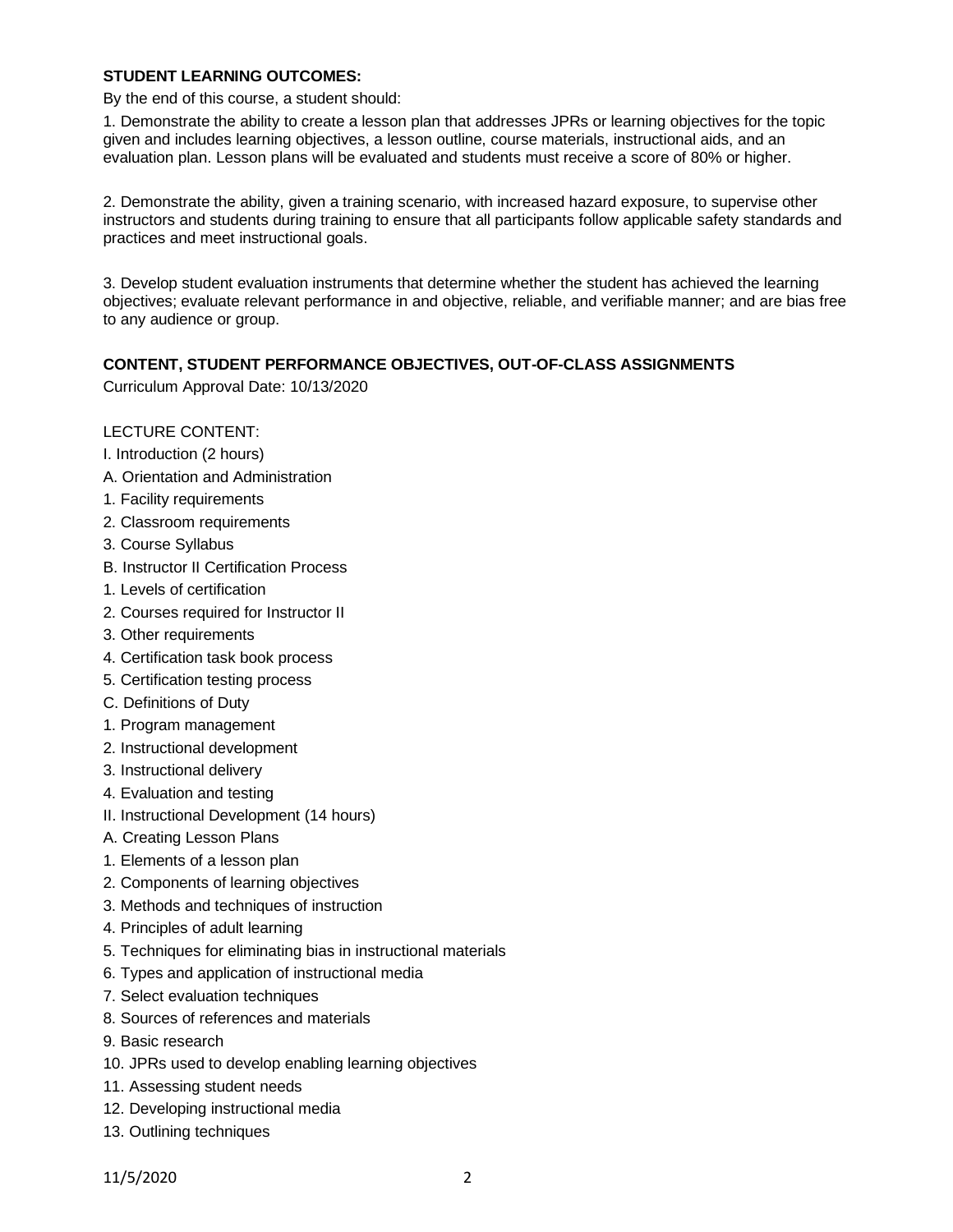- 14. Evaluation techniques
- 15. Resource needs
- B. Modifying Lesson Plans
- 1. Elements of a lesson plan
- 2. Components of learning objectives
- 3. Methods and techniques of instruction
- 4. Principles of adult learning
- 5. Techniques for eliminating bias in instructional materials
- 6. Types and application of instructional media
- 7. Evaluation techniques
- 8. Sources of references and materials
- 9. Basic research
- 10 JPR's used to develop enabling learning objectives
- 11. Assessing student needs
- 12. Developing instructional media
- 13. Outlining techniques
- 14. Evaluation techniques
- 15. Resource needs
- III. Instructional Delivery (3 hours)
- A. Conducting Classes and Conference Sessions
- 1. Use and limitations of teaching methods and techniques
- 2. Transition between different teaching methods
- 3. Conduct small group discussions
- B. Supervising Training Activities
- 1. Safety rules, regulations, and practices
- 2. Incident Command System (ICS)
- 3. Leadership techniques
- IV. Developing Student Evaluation Instruments (6 hours)
- A. Developing Student Evaluation Instruments
- 1. Instructional methods and techniques
- 2. Determining best evaluation methods for desired learning outcome
- 3. Principles of test validity
- 4. Components of evaluation forms
- 5. Test planning sheet
- 6. Evaluation items
- 7. Evaluation instruments
- B. Developing a Class Evaluation Instrument
- 1. Evaluation methods measuring student feedback
- 2. Evaluation forms
- V. Program Management (15 hours)
- A. Scheduling Instructional Sessions
- 1.Departmental policy
- 2. Departmental scheduling process
- 3. Level of supervision for scheduling training
- 4. Resource management for scheduling courses
- B. Formulating Budget Needs
- 1. Agency training budget policy
- 2. Resource management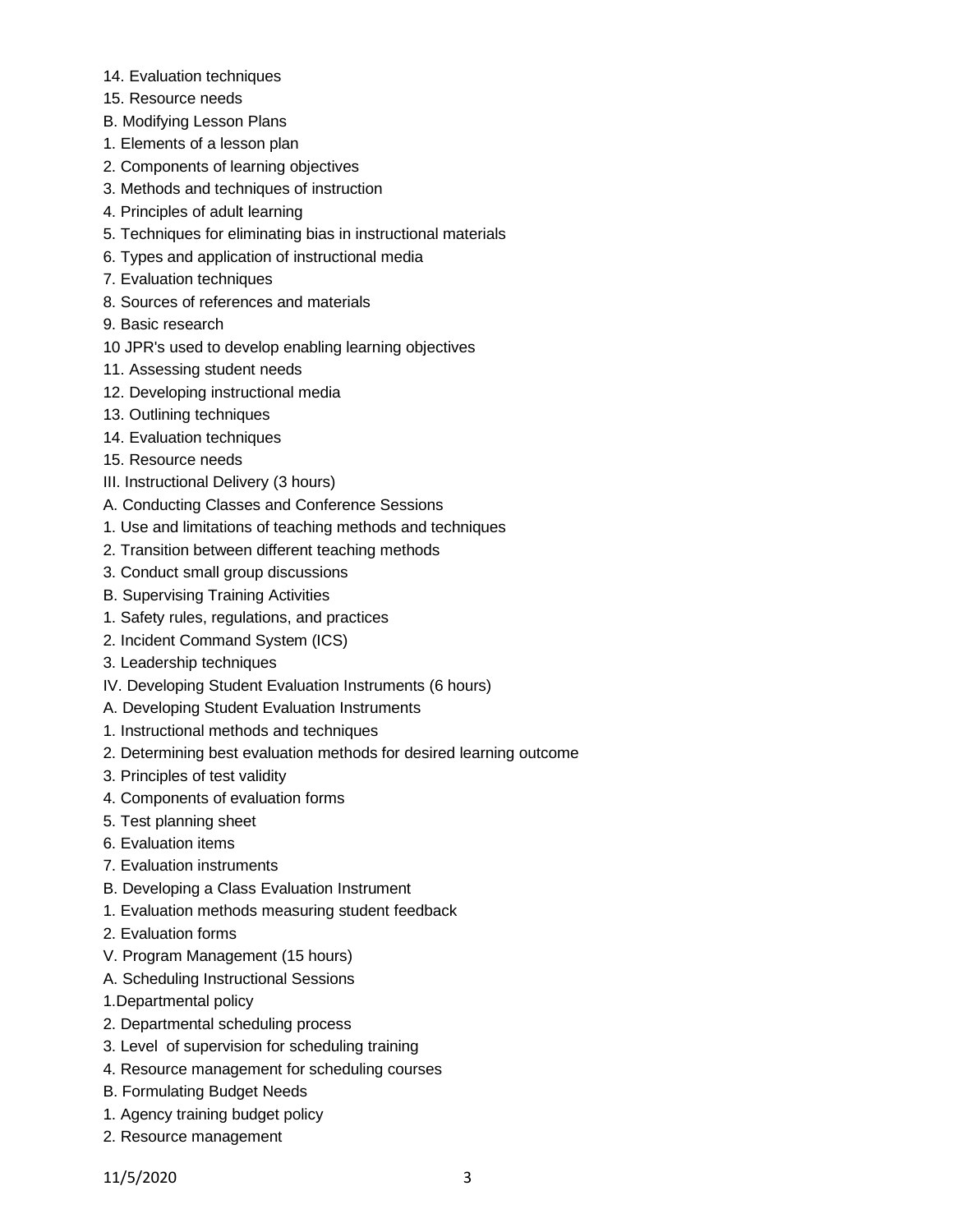- 3. Analyzing needs
- 4. Sources of instructional materials and equipment
- 5.Resource analysis
- 6. Required forms
- C. Acquiring Training Resources
- 1. Agency policies for acquiring training resources
- 2. Purchasing procedures
- 3.Training resource budget management principles
- 4. Required forms
- D. Coordinating Record Keeping
- 1. Record-keeping process
- 2. Departmental policies
- 3. Laws affecting records and disclosure of training information
- 4. Professional standards applicable to training records
- 5. Data used for training records
- 6. Training record auditing procedures
- E. Evaluating Instructors
- 1. Personnel evaluation methods
- 2. Supervision techniques
- 3. Agency policy
- 4. Effective instructional methods and techniques
- 5. Observation techniques
- 6. Coaching to improve instruction
- 7. Evaluation forms

# LAB CONTENT:

Because of the integrated nature of the lab/lecture method of instruction, the content for both lecture and lab are infused in all subjects.

I. Introduction (2 hours)

- A. Orientation and Administration
- 1. Facility requirements
- 2. Classroom requirements
- 3. Course Syllabus
- B. Instructor II Certification Process
- 1. Levels of certification
- 2. Courses required for Instructor II
- 3. Other requirements
- 4. Certification task book process
- 5. Certification testing process
- C. Definitions of Duty
- 1. Program management
- 2. Instructional development
- 3. Instructional delivery
- 4. Evaluation and testing
- II. Instructional Development (14 hours)
- A. Creating Lesson Plans
- 1. Elements of a lesson plan
- 2. Components of learning objectives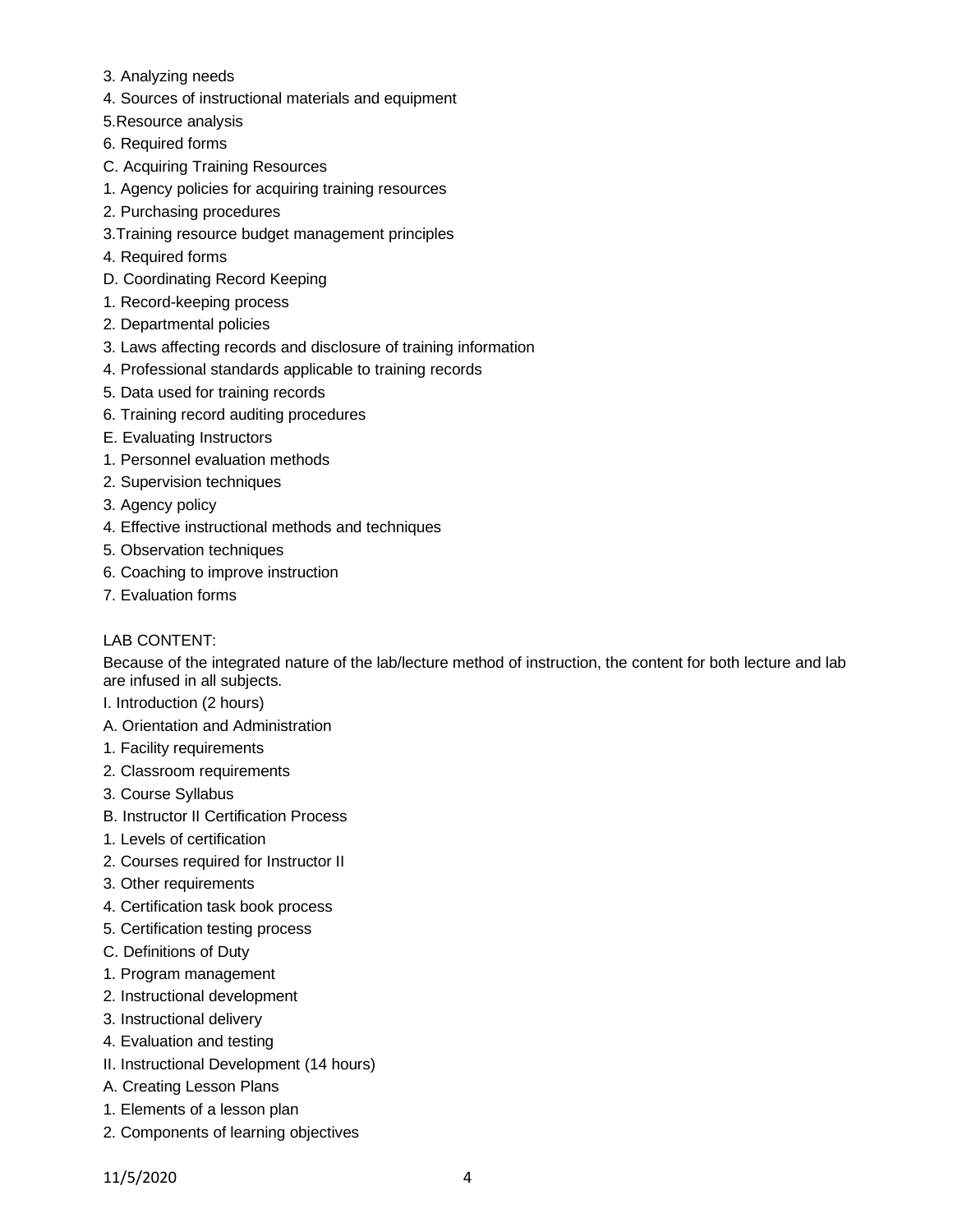- 3. Methods and techniques of instruction
- 4. Principles of adult learning
- 5. Techniques for eliminating bias in instructional materials
- 6. Types and application of instructional media
- 7. Select evaluation techniques
- 8. Sources of references and materials
- 9. Basic research
- 10. JPRs used to develop enabling learning objectives
- 11. Assessing student needs
- 12. Developing instructional media
- 13. Outlining techniques
- 14. Evaluation techniques
- 15. Resource needs
- B. Modifying Lesson Plans
- 1. Elements of a lesson plan
- 2. Components of learning objectives
- 3. Methods and techniques of instruction
- 4. Principles of adult learning
- 5. Techniques for eliminating bias in instructional materials
- 6. Types and application of instructional media
- 7. Evaluation techniques
- 8. Sources of references and materials
- 9. Basic research
- 10 JPR's used to develop enabling learning objectives
- 11. Assessing student needs
- 12. Developing instructional media
- 13. Outlining techniques
- 14. Evaluation techniques
- 15. Resource needs
- III. Instructional Delivery (3 hours)
- A. Conducting Classes and Conference Sessions
- 1. Use and limitations of teaching methods and techniques
- 2. Transition between different teaching methods
- 3. Conduct small group discussions
- B. Supervising Training Activities
- 1. Safety rules, regulations, and practices
- 2. Incident Command System (ICS)
- 3. Leadership techniques
- IV. Developing Student Evaluation Instruments (6 hours)
- A. Developing Student Evaluation Instruments
- 1. Instructional methods and techniques
- 2. Determining best evaluation methods for desired learning outcome
- 3. Principles of test validity
- 4. Components of evaluation forms
- 5. Test planning sheet
- 6. Evaluation items
- 7. Evaluation instruments
- B. Developing a Class Evaluation Instrument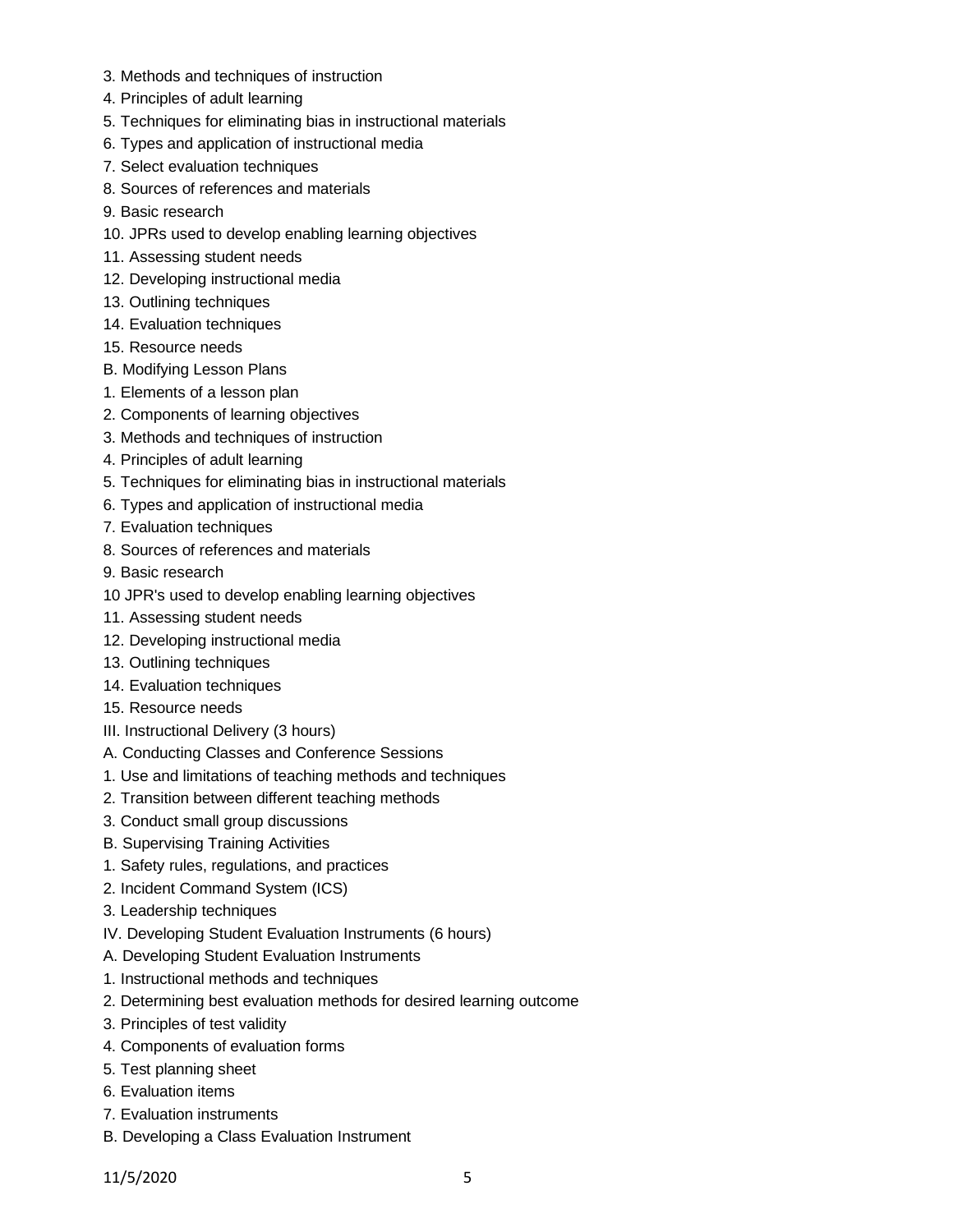- 1. Evaluation methods measuring student feedback
- 2. Evaluation forms
- V. Program Management (15 hours)
- A. Scheduling Instructional Sessions
- 1.Departmental policy
- 2. Departmental scheduling process
- 3. Level of supervision for scheduling training
- 4. Resource management for scheduling courses
- B. Formulating Budget Needs
- 1. Agency training budget policy
- 2. Resource management
- 3. Analyzing needs
- 4. Sources of instructional materials and equipment
- 5.Resource analysis
- 6. Required forms
- C. Acquiring Training Resources
- 1. Agency policies for acquiring training resources
- 2. Purchasing procedures
- 3.Training resource budget management principles
- 4. Required forms
- D. Coordinating Record Keeping
- 1. Record-keeping process
- 2. Departmental policies
- 3. Laws affecting records and disclosure of training information
- 4. Professional standards applicable to training records
- 5. Data used for training records
- 6. Training record auditing procedures
- E. Evaluating Instructors
- 1. Personnel evaluation methods
- 2. Supervision techniques
- 3. Agency policy
- 4. Effective instructional methods and techniques
- 5. Observation techniques
- 6. Coaching to improve instruction
- 7. Evaluation forms

## **METHODS OF INSTRUCTION:**

Lecture, discussion and demonstration will serve as the medium of instruction. Regular assignments will be made for out-of-class study and research. Quizzes and a final exam as well as individual guidance will be provided as required.

## **OUT OF CLASS ASSIGNMENTS:**

Required Outside Hours: 18

Assignment Description:

Review laws affecting records and disclosure of training information for in-class activity Reading assignments and preparation of lesson plan.